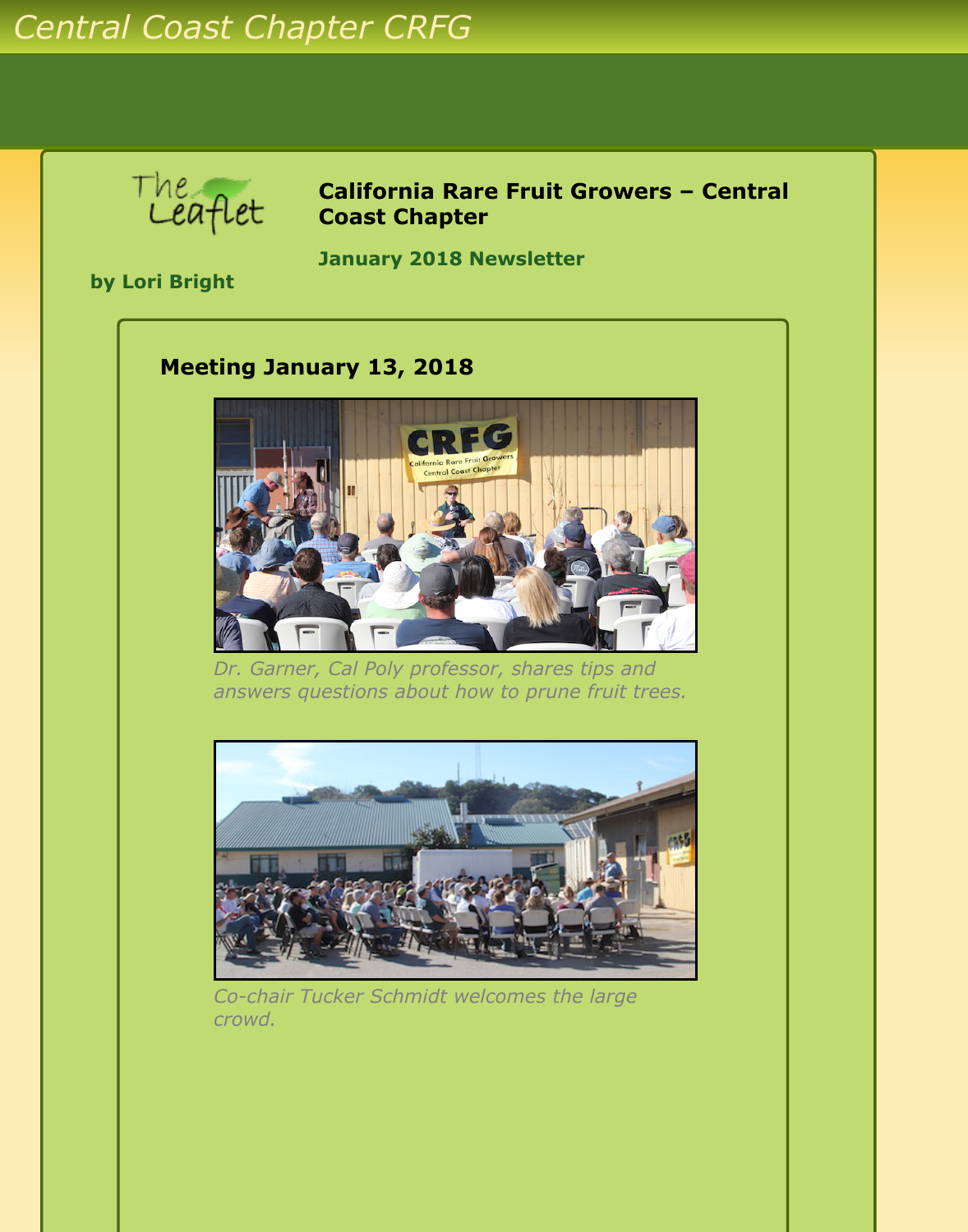

*Mark measures bird netting for sale. Over 600 feet were sold today! Bird netting will be on sale again at the CRFG Scion Exchange on February 17th, 2018.*

The gracious Dr. Lauren Garner, Professor of Fruit Science at Cal Poly, helped us out in a pinch when – due to circumstances beyond his control - Tom Spellman was unable to make the trek up the coast and speak on Backyard Fruit Tree Pruning. We were so very fortunate that Dr. Garner was free. She [taught us her Top Tips for Successful Fruit Tree](#page-3-0) Pruning.

Thank you Dr. Garner!!!

The meeting was held on a beautiful, if not hot January day. Our venue this month was just outside the Crop Sciences building (a large enough area to fit us all).

Thanks to you Cal Poly, for bringing and selling their Marvelous Mandarins. Thanks Elaine, for the wonderful spread of food. Thank you Dara and Manny for setting up our meeting and taking over the care of the Fruit Orchard! Thanks to Ag Ed for the use of the chairs and thanks for the visit from the students at Midland School!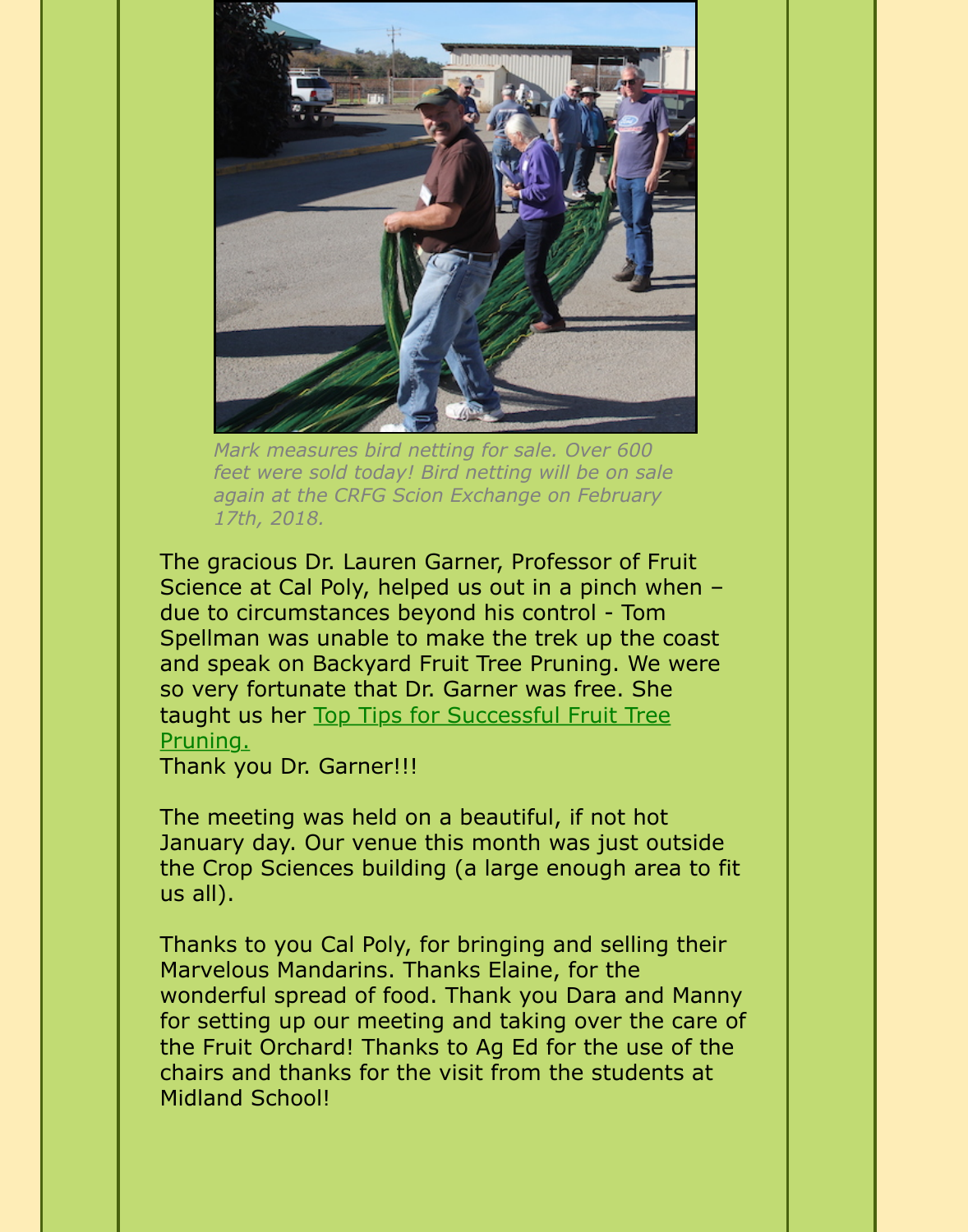



*June and Marv placed parking signs to guide attendees to where Cal Poly's Parking Services had approved parking for the event.*

## **EVENTS:**

[Be sure to take part in our](http://www.crfg-central.org/Newsletters/2018/Jan/calendar.html) **February Scion Exchange (Feb. 17th).** This year we will have over 12 varieties of Avocado scion wood! John Valenzuela will be present again this year....maybe he'll bring us some scion wood from the Northern Regions like he did last year. What a plethora of wood to choose from!

[Our Meeting in March will be our](http://www.crfg-central.org/Newsletters/2018/Jan/calendar.html) **Propagation Meeting (March 10th).** Be sure to bring your plant material for propagation. Guests and members will be taking home their new plants with them after the meeting.

This year the **[Festival of Fruit](http://festivaloffruit.org/)** will be in Saratoga. Save the Date: **July 27-29**.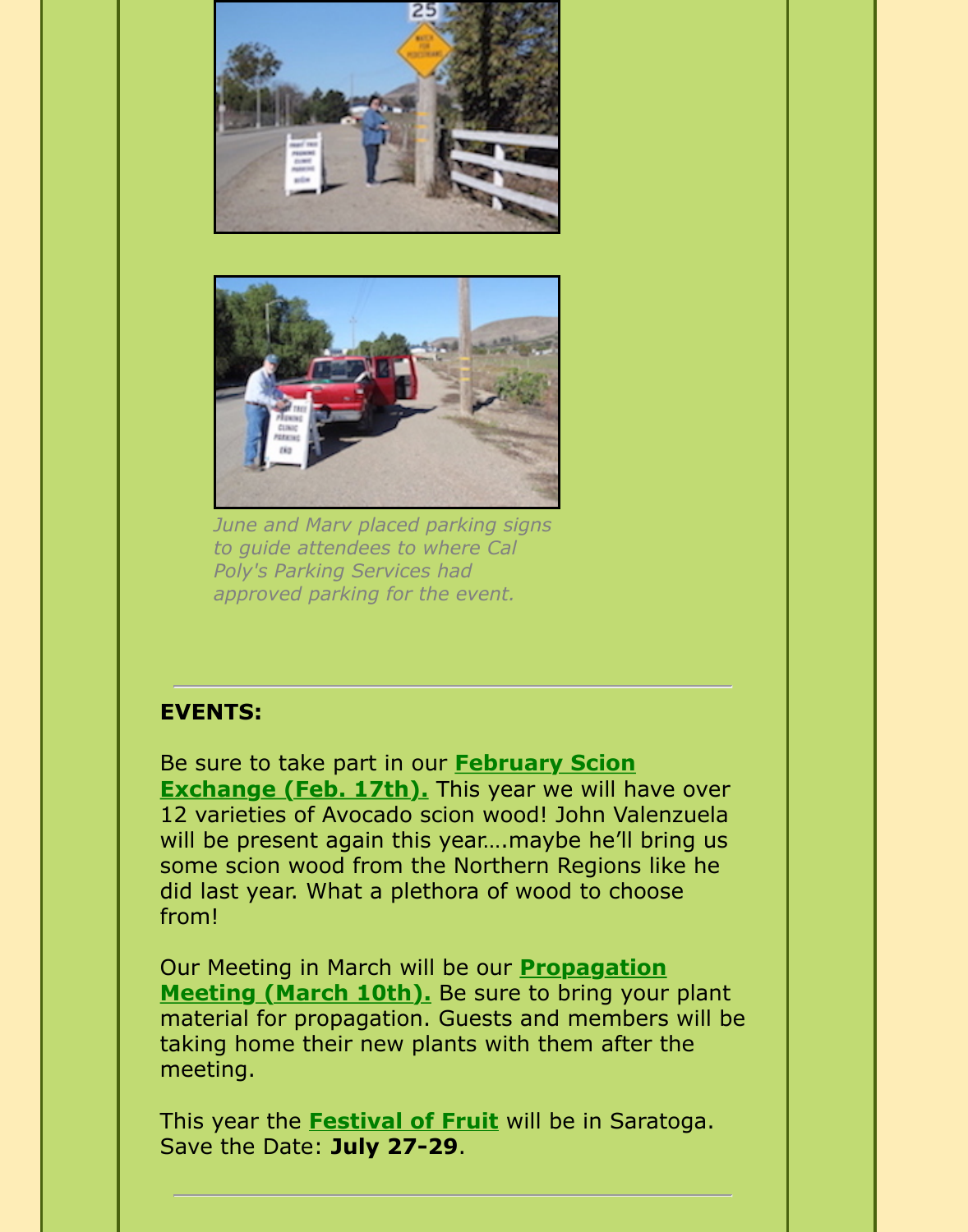## <span id="page-3-0"></span>**8 Tips for Successful Backyard Deciduous Fruit Tree Pruning:**

1. Start



*Dr. Garner answers questions from onlookers about pruning peach and nectarine trees.*

with the right tools. Pruners are for small limbs, loppers for mid-sized limbs, and pruning saw for branches. Keep them sharp!

- 2. Make good cuts. Use the right side of the bypass pruner and keep close to the Trunk or initiating branch. Learn the three cut process for cutting large limbs.
- 3. Bring down the top of the tree. If you don't want to harvest from a ladder, go ahead and bring the height down to a reasonable level.
- 4. "Hedge" the tree, if you have other trees or paths nearby, bring those sides in to a reasonable distance.
- 5. "Skirt" the tree, bring it up off the ground.
- 6. Remove diseased and broken wood. Eliminate unneeded water sprouts.
- 7. Thin the tree. Remove crossing branches, and generally open the tree as needed. Know what type of tree you have:
	- Pears and Apples have fruit-bearing spurs… you wouldn't want to remove these.
	- Peaches and Nectarines need hard pruning.
	- Plums and Apricots will bear on spurs and new wood. Be selective.
- 8. The above are done for maintenance, consider what you will need to do down-the-road to regenerate new wood once the tree has aged. Think ahead for refurbishment.

Of course Dr. Garner went into greater detail, but you get the idea.